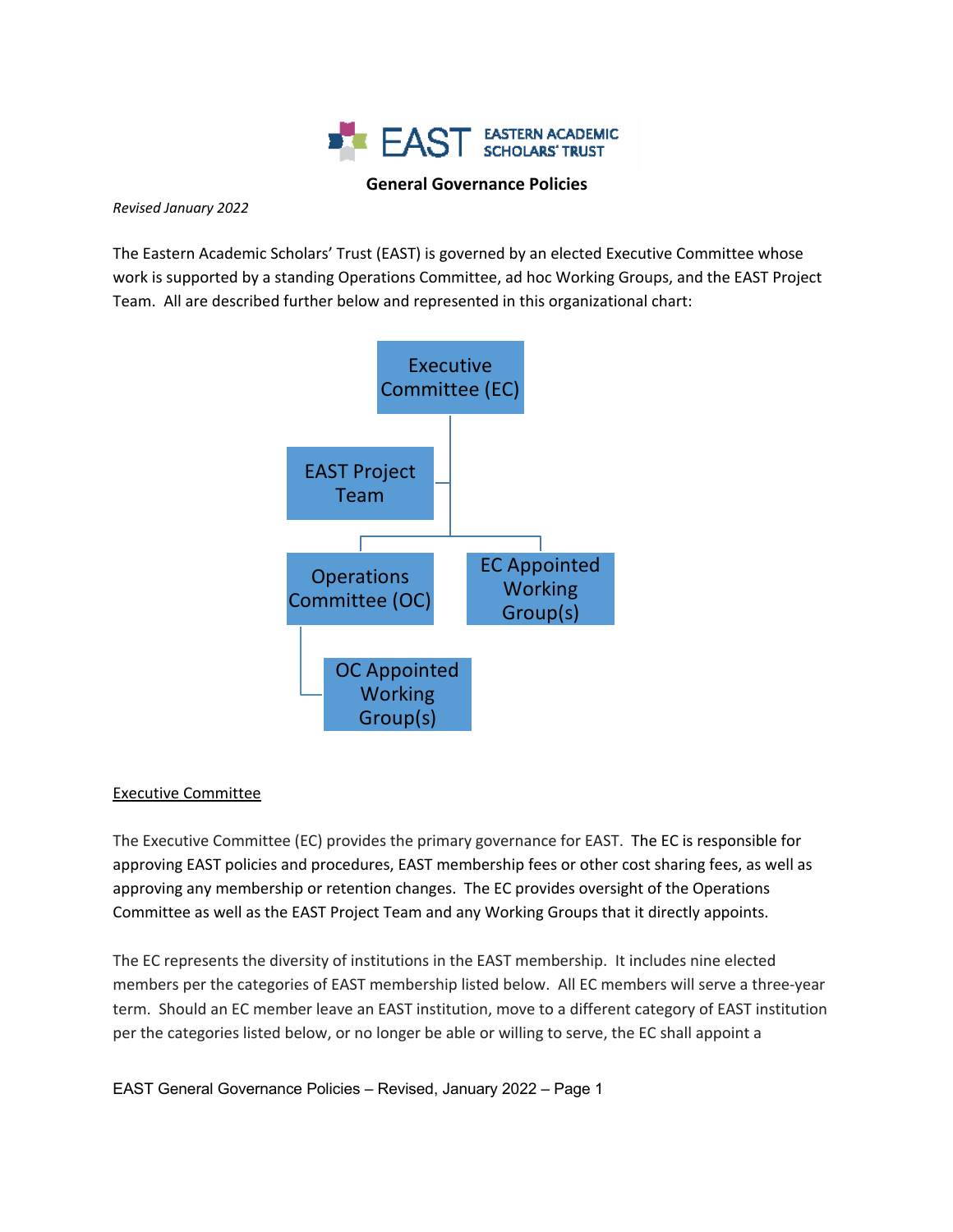replacement to serve the remainder of that member's term. At the conclusion of the terms of membership, the voting members of EAST shall elect new members to sit on the EC for the standard three-year term. EC members will be elected by a simple majority.

The EC shall include members from each of the six categories listed below. Members are elected from these categories in order to provide a diversity of perspective but are expected to act for the good of the whole of EAST.

- 2 from doctoral institutions,
- 2 from baccalaureate,
- 1 masters,
- 1 representative from the EAST host institution (currently the BLC)
- 1 public,
- 2 members at large (including a serials representative and one that could also be a supporting partner).

The EAST Project Director (whose role is described below under EAST Project Team) shall also serve as a non-voting member of the EC, voting only in case of a tie.

The EC shall elect a chair or co-hairs from among its members who will serve as chair for the duration of that member's term.

The EC shall have authority to make short-term adjustments to its membership if circumstances require, but in no case shall the membership not include representatives from the diversity of EAST member libraries.

The EAST Project Director may convene occasional meetings of a subset of the full Executive Committee to advise on issues scheduled for discussion by the full EC in an upcoming meeting and may propose that the EC form task forces as appropriate to address issues of importance across the membership.

# Operations Committee

The EAST Operations Committee (OC) is responsible for development, implementation, and operationalization of policies and procedures for EAST. Any policy or procedural recommendations from the OC require the approval by the Executive Committee prior to implementation. The OC works closely with the EAST Project Team and may recommend the appointment of ad hoc Working Groups (see below) to address specific policy or procedural issues.

EAST General Governance Policies – Revised, January 2022 – Page 2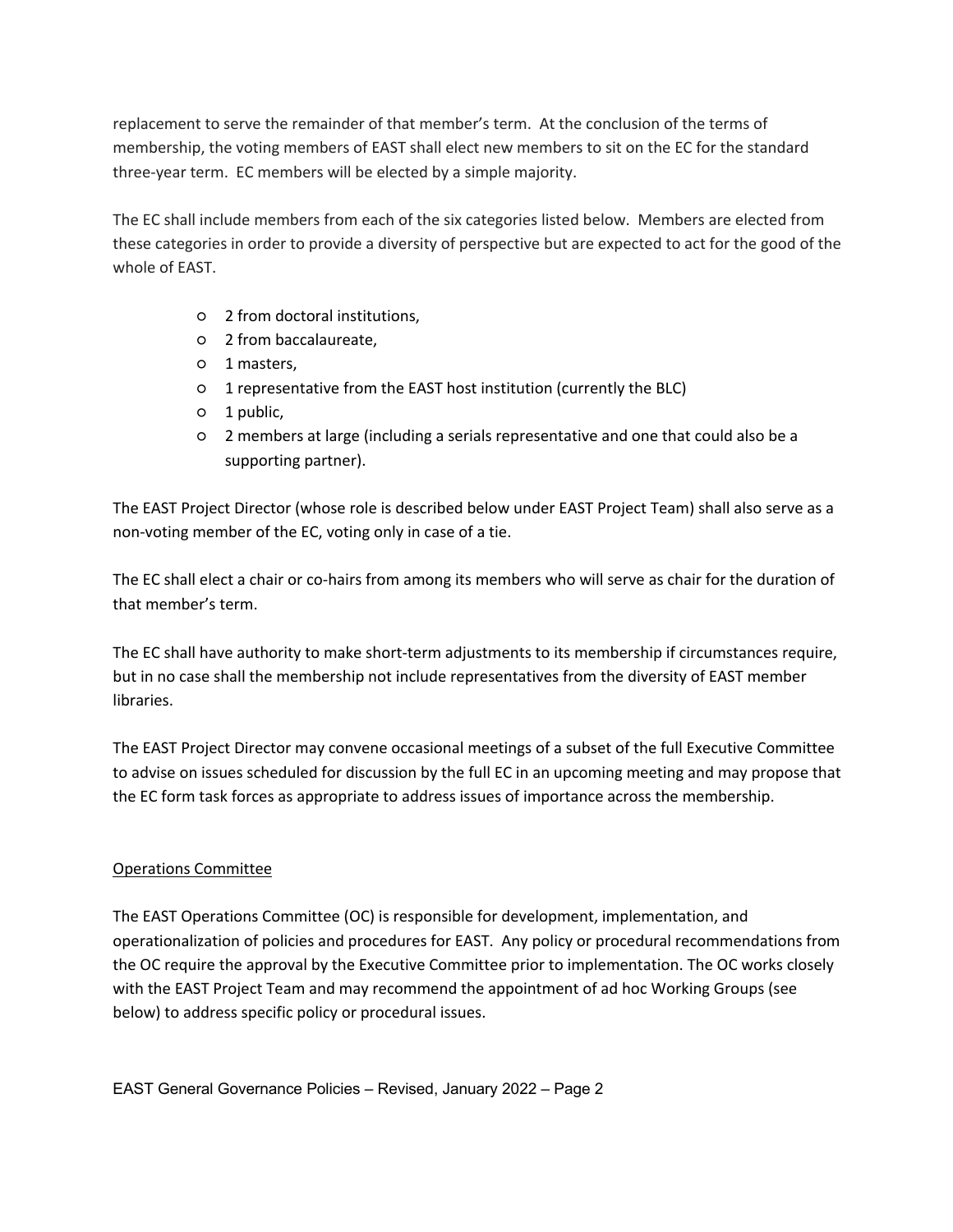The OC is a standing committee and includes 6 – 9 members with representation from Retention Partner institutions as well as across the diversity of the EAST membership based on type of institution, size of library collection, etc. A representative will be drawn from the ILL Working Group.

Individuals at EAST members self-nominate for election to the Operations Committee. The final roster is approved by the Executive Committee and elected by the Voting Members via a simple majority. Once elected an OC member serves for two years. Should an OC member leave an EAST institution or be unwilling or unable to serve, the Executive Committee will appoint a replacement to serve the remainder of that member's term.

## Working Groups

Working Groups may be appointed by either the Operations Committee or the Executive Committee. Working Groups are typically focused on addressing a specific topic or issue, such as reviewing the collection analysis for a designated cohort or providing counsel and oversight for validation studies. Working Groups may also be formed to assist the EAST Project Team in developing documentation or training materials for the member libraries.

Working Group members will typically be self-nominated and will serve throughout the term of the Group. Prior to the formation of a Working Group, the EAST Project Team and/or Operations Committee shall develop a charge for the group to be approved by the Executive Committee. Working Groups shall report back on a regular basis to either the OC or the EC, depending on which body appointed the group. Any policy or procedural changes recommended by a Working Group must be approved by the Executive Committee prior to implementation.

# EAST Project Team

The EAST Project Team includes salaried staff who provide project management, data support, and general administrative and project direction. The EAST Project Team is funded through membership fees and grants. While the staffing of the Project Team may vary over time, it is expected to include:

The Project Director manages the EAST Project team staff with oversight from the Executive Committee and is responsible for financial and fiscal management including grant and personnel management. The Project Director acts as the liaison to EAST's administrative and fiscal host, the Boston Library Consortium (BLC), and meets regularly with the BLC Executive Director as well as provides updates as requested to the BLC Board of Directors. The Project Director is responsible for managing the operating budget of EAST and coordinating with the BLC for